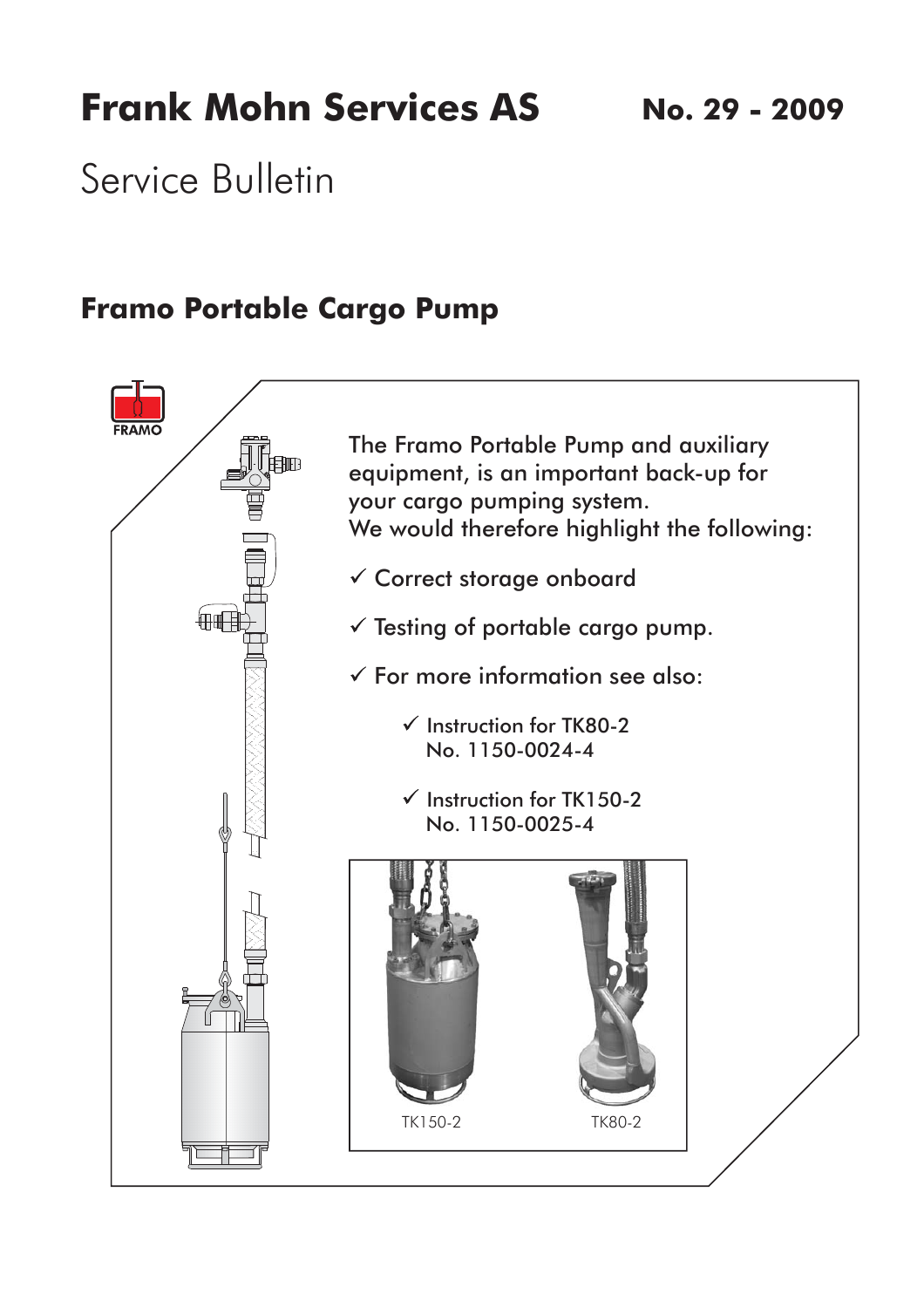

### STORAGE ON BOARD

The portable pumping equipment must be stored easy accessible in a clean and dry area. The concentric hose can be stored on a suitable hose reel, or on brackets on the bulkhead, or lying in a shelf.



The pump and hoses must always be safely supported and fastened in order to avoid wear or damages due to ship movements. It is especially important that the hoses are not hanging or laying over sharp edges, or that sharp objects are placed upon them. The bending radius for the hoses during storage must not be less then specified.

TK80: min bending radius: 500 mm TK150: min. bending radius: 650 mm

The equipment box is delivered with a bracket for installation in a fixed location close to the portable pump.

The portable winch must be safely supported and fastened in order to avoid wear or damages due to ship movements.

Example: Storage TK150.





*Note! If metal braided hoses (corrugated) are used, either as cargo hose or hydraulic hose; this must be thoroughly cleaned on the outside with fresh water after operation and prior to storage.*

*This to avoid any corrosion between braiding and the corrugated hose.*

*Do not use sea water for testing or cleaning portable pump.*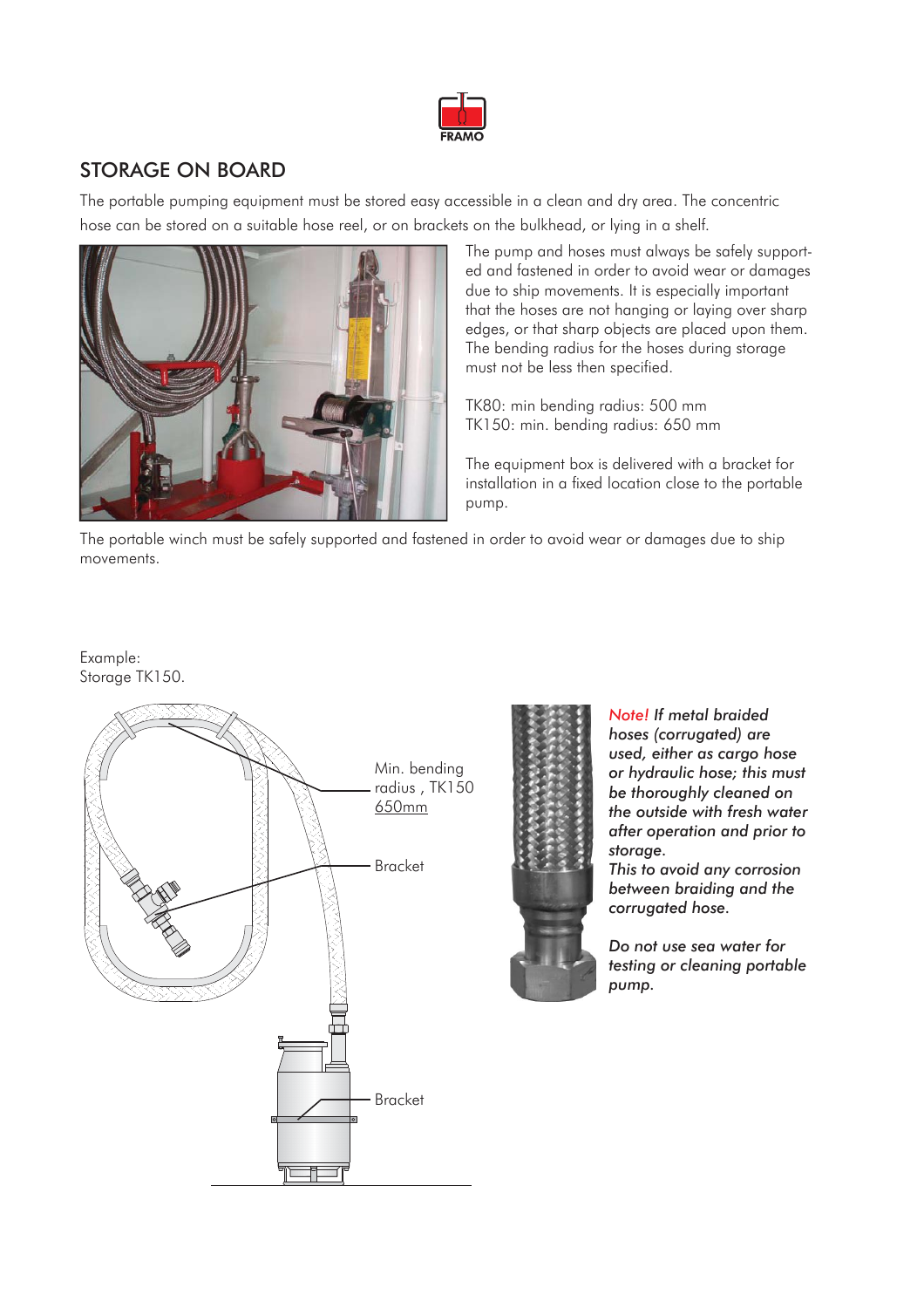

### TESTING OF THE PORTABLE PUMP

#### We recommend to run a function and drill test of the portable pump once a year according to the following procedure:

- The pump discharge flange to be equipped with a blind flange. Install a "Minimess" test coupling and a "Minimess" test hose (equipment in the Test kit) on the blind flange.
- Hoist the portable pump into a drum containing fresh water.
- Connect the extension hoses to the hydraulic ring line. Note! First connect the return hose, then connect the pressure hose.
- Start the pump slowly, and run with low speed.Check if the pressure gauge on the control valve is working.When water is flowing from the test hose, connect a pressure gauge.
- Increase speed until rated discharge pressure, or to max. 5 barg discharge pressure. Operate at this speed only for a short period.
- Check for hydraulic oil leakages on all connections.
- Reduce speed and stop the pump.
- Disconnect the extension hoses from the hydraulic ring line.Note! First disconnect the pressure hose, then disconnect the return hose.
- Drain off approximately one cup hydraulic oil from each of the extension hoses and from the concentric hose.
- Check cofferdam on pump head for leakage.

TK 150: remove impeller nut and raise pump head to vertical position. TK80: remove cofferdam plug and tilt pump to horizontal position.

- If excessive leakage is noted, actions must be taken.
- Make a visual control of the complete unit.
- The cargo hose for the portable pump to be tested and maintained according general in forced rules and procedures valid for cargo hoses onboard the vessel.



TK80: Cofferdam plug; remove to check for leakage.

Pressure line

 $\Box$   $\uparrow$ 

自由

 $\boxed{2}$ 

**Return line** 



TK150: Remove impeller nut with bolt and o-ring to check cofferdam. Reinstall using Loctite 222 and 68 Nm torque.